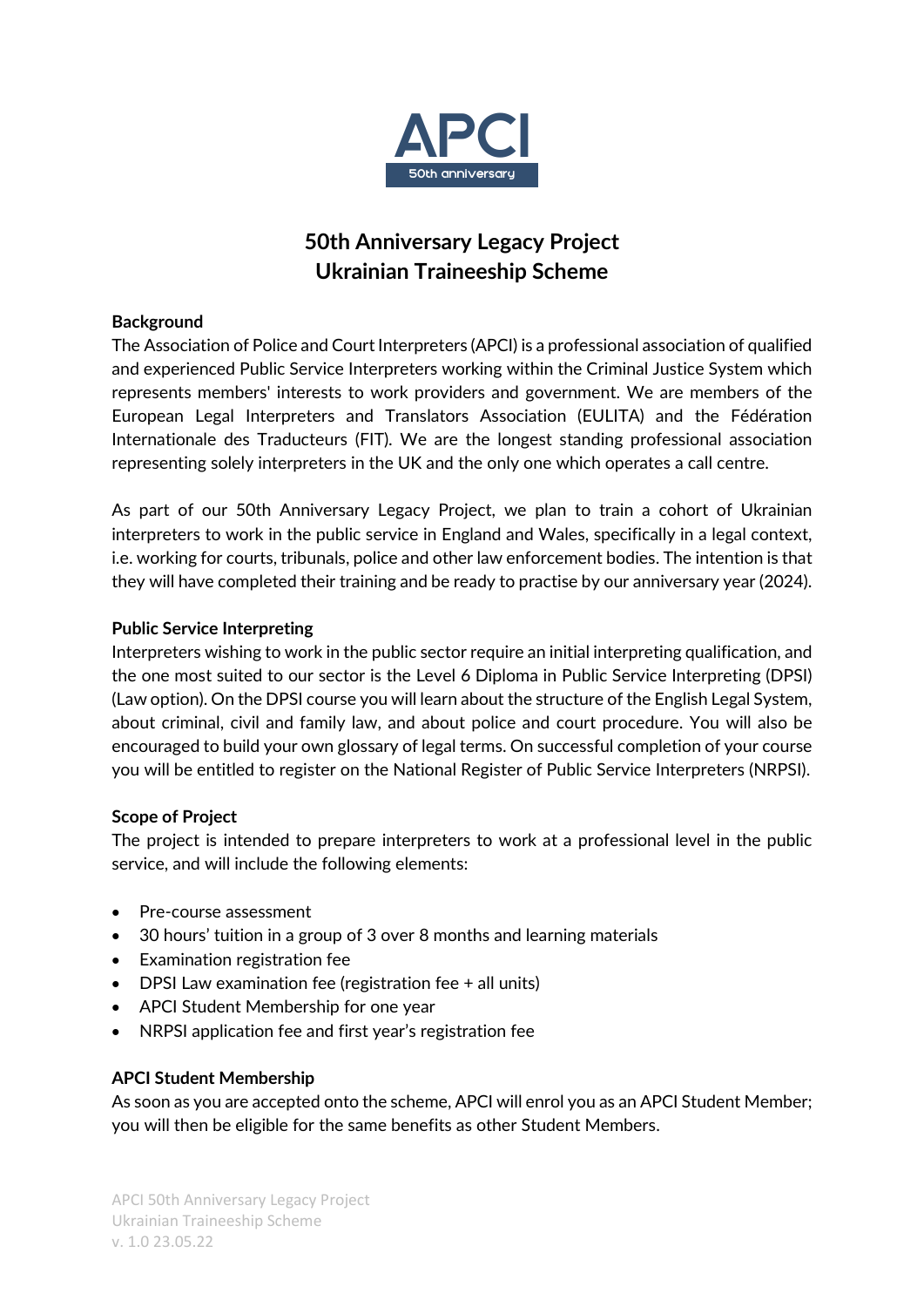## **Project Partner**

All assessment and tuition will be provided by our chosen project partner DPSI Online, a very experienced training provider and accredited online examination centre, with an average pass rate for the DPSI examination of between 64 and 84%. All tuition, tutorials and examinations will take place on line, so you may be located anywhere in England and Wales.

## **Funding**

The total value of this learning package is approximately £2,000.00 at current prices. APCI will contribute up to 80% of the total cost; you will be required to contribute the remaining 20%, estimated at £400.00. This may be paid in one lump sum on being accepted onto the scheme, or on request it may be split into 12 equal monthly payments, estimated at £33.33. These must be paid by Standing Order into APCI's bank account.

## **Examination Fees**

At any time within five years from being accepted onto the scheme, you may apply to take the DPSI examination through our Project Partner. APCI will pay 100% of your examination fees direct to our Project Partner. Examination fees may not be transferred to any other examination or examining body and no cash alternative is available. Registration for the DPSI examination is subject to meeting the eligibility criteria of the examining body.

## **Registration Fees**

At any time within five years from being accepted onto the scheme, you may apply to register on the National Register of Public Service Interpreters with any status. APCI will pay 100% of the application fee and your first year's registration fee direct to NRPSI Ltd. Application and registration fees may not be transferred to any other body and no cash alternative is available. Registration on the National Register of Public Service Interpreters is subject to meeting the eligibility criteria laid down by NRPSI Ltd.

# **Eligibility**

The scheme is open to Ukrainian nationals over the age of 18 who have recently arrived in the UK, or plan to do so by the end of July 2022, under any of the government's refugee programmes. Candidates should be able to speak English to a very high standard and will probably be able to demonstrate some examination success in English as a Foreign Language. Candidates must have some previous experience of interpreting, preferably in the public sector. This scheme is not for beginners. Candidates with no prior experience of interpreting would be better advised to start with a Level 3 course, e.g. Certificate in Community Interpreting, before embarking on a Level 6 qualification. We are happy to advise if required.

#### **Requirements**

- The ability to carry out independent study (research and weekly reading).
- A reliable broadband connection and access to the latest version of Skype.
- A UK bank account.